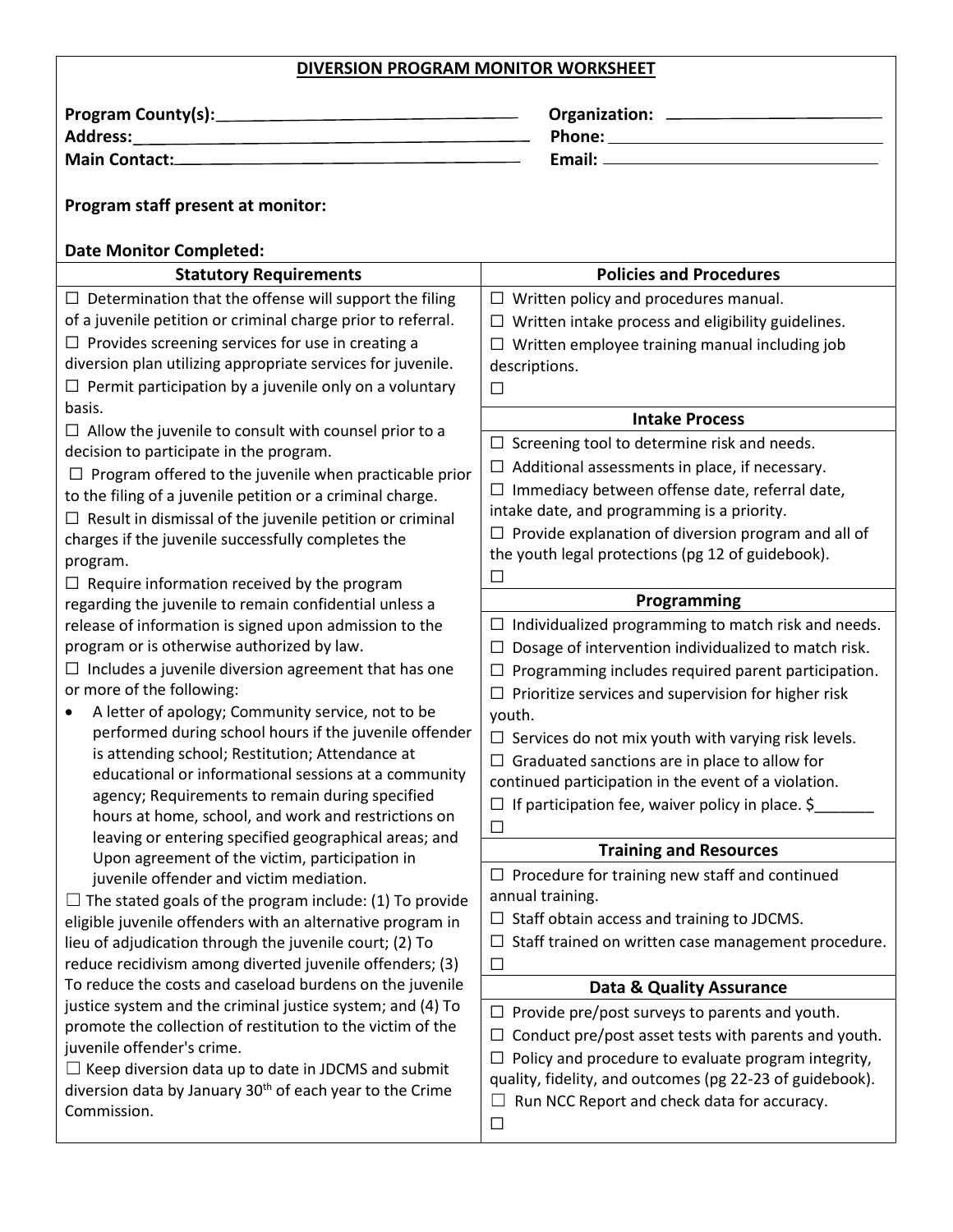| <b>Interview Questions</b>                                                          |  |  |
|-------------------------------------------------------------------------------------|--|--|
| How do you determine<br>eligibility?                                                |  |  |
| How do you determine risk<br>level?                                                 |  |  |
| How do you match risk and<br>needs with kind and degree<br>of intervention?         |  |  |
| How do you ensure you are<br>using the least restrictive<br>intervention necessary? |  |  |
| Does the youth and parents<br>participate in the plan<br>development?               |  |  |
| Describe your behavior<br>oriented programming.                                     |  |  |
| How do you include the<br>family in your<br>programming?                            |  |  |
| What %, if any, is your<br>program funded through<br>CBA?                           |  |  |
| Do you generate case plans<br>from JCMS?                                            |  |  |
| Do you enter diversion<br>requirements in JCMS?                                     |  |  |
| Do you enter screening and<br>assessment scores in JCMS?                            |  |  |
| Overview of Data:<br>questions?                                                     |  |  |
| Other: outreach efforts to<br>get them to enroll? Use of<br>Em                      |  |  |